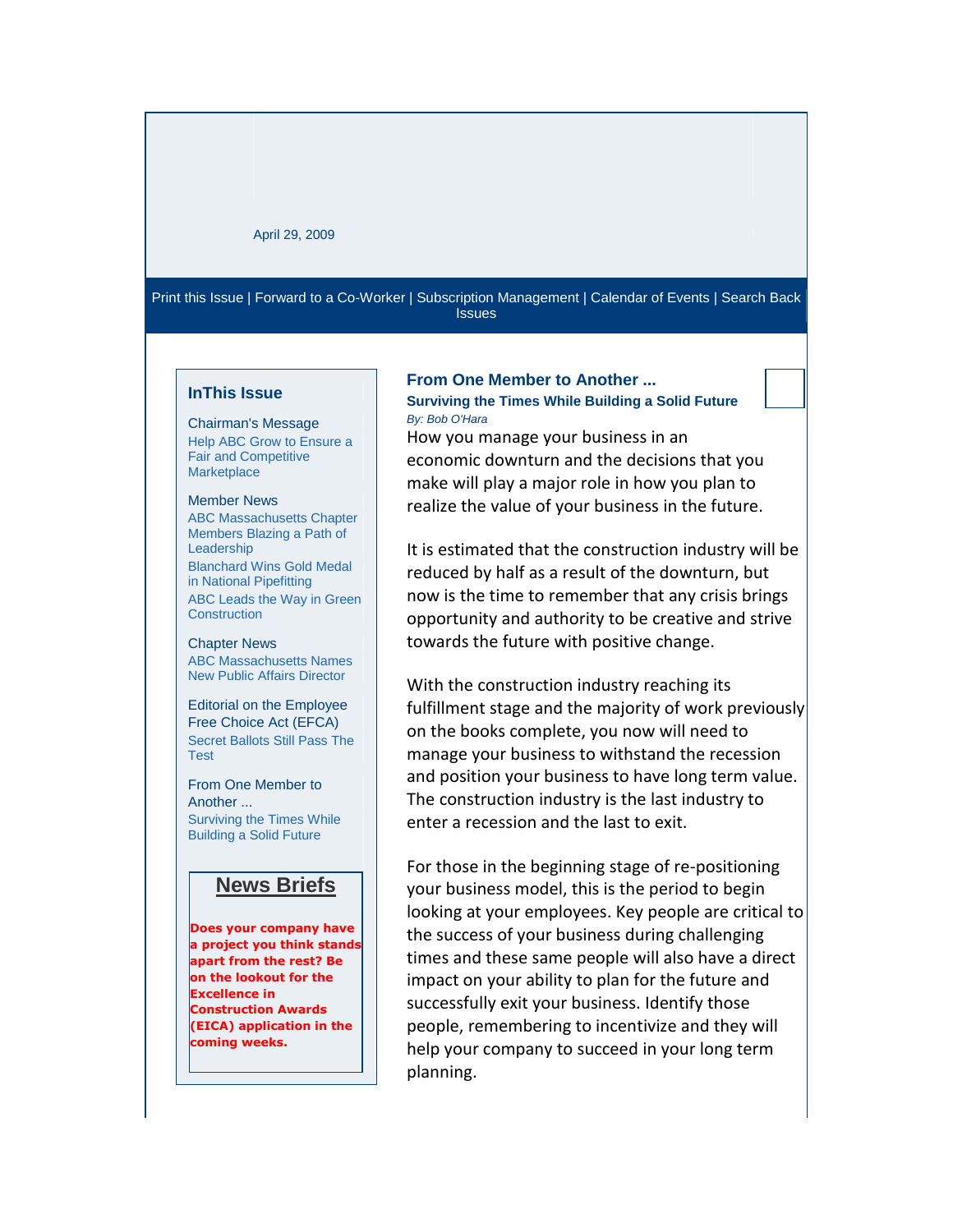**Join us for a night of recognition and celebration at the Gould Construction Institute ( GCI) "Safety & Education Night." Highlights of the evening include an OSHA Seminar, dinner, and the award presentations. This event will be held on May 21st at the Montvale Plaza in Stoneham, MA. To register, please call (781) 270-9990.**

**Congratulations to the following ABC members who have been certified as Accredited Quality Contractors:** 

**DECCO, Inc., C. E. Floyd Company, Inc.,** 

**Erland Construction, Inc., J.M. Coull, Inc.,** 

**Kaplan Corporation, Methuen Construction Co., Inc.,** 

**Notch Mechanical Constructors, & The RELCO Companies.** 

**This program publicly recognizes and honors those construction firms which have documented their commitment in four key areas of corporate responsibility: safety, employee benefits, training, and community relations.**

**[Find a](http://www.findcontractors.com/)  [Contractor](http://www.findcontractors.com/)** To be successful, make decisions that will affect the long term success of your business. You should perform a liquidation analysis today and justify why you should remain in business. Then begin your planning.

A written plan will greatly benefit from a checklist that assigns responsibility for all tasks necessary for completion throughout the re-positioning process. This vital directory should also set a date for task completion and designate parties responsible for completing each assignment.

This plan should review the viability of your business, identify all efficiencies, budget your overhead, create proactive changes, create quality monetary incentives for key employees, assist in becoming debt-free and set your exit objectives – financial and otherwise – and document how you will achieve those goals.

No matter how skilled or experienced a business person you are, executing a long-term plan is not something to be done solo. If you opt to go it alone, chances are you will leave a lot on the table  $-$  in terms of money, time and perhaps even your emotional well being.

Since a successful plan involves a number of elements, including legal, financial and tax issues, it is in your best interest to hire an experienced team of professionals, including an attorney, CPA and financial advisor to assist you through the process. And, designate one key point person to organize and manage the process. Remember you are the owner and need to lead by example, by keeping a positive attitude and keeping consistent with your message and sharing your plans. Be the signee of all vendor checks, spend more time at your job sites and review how the jobs are being executed and the